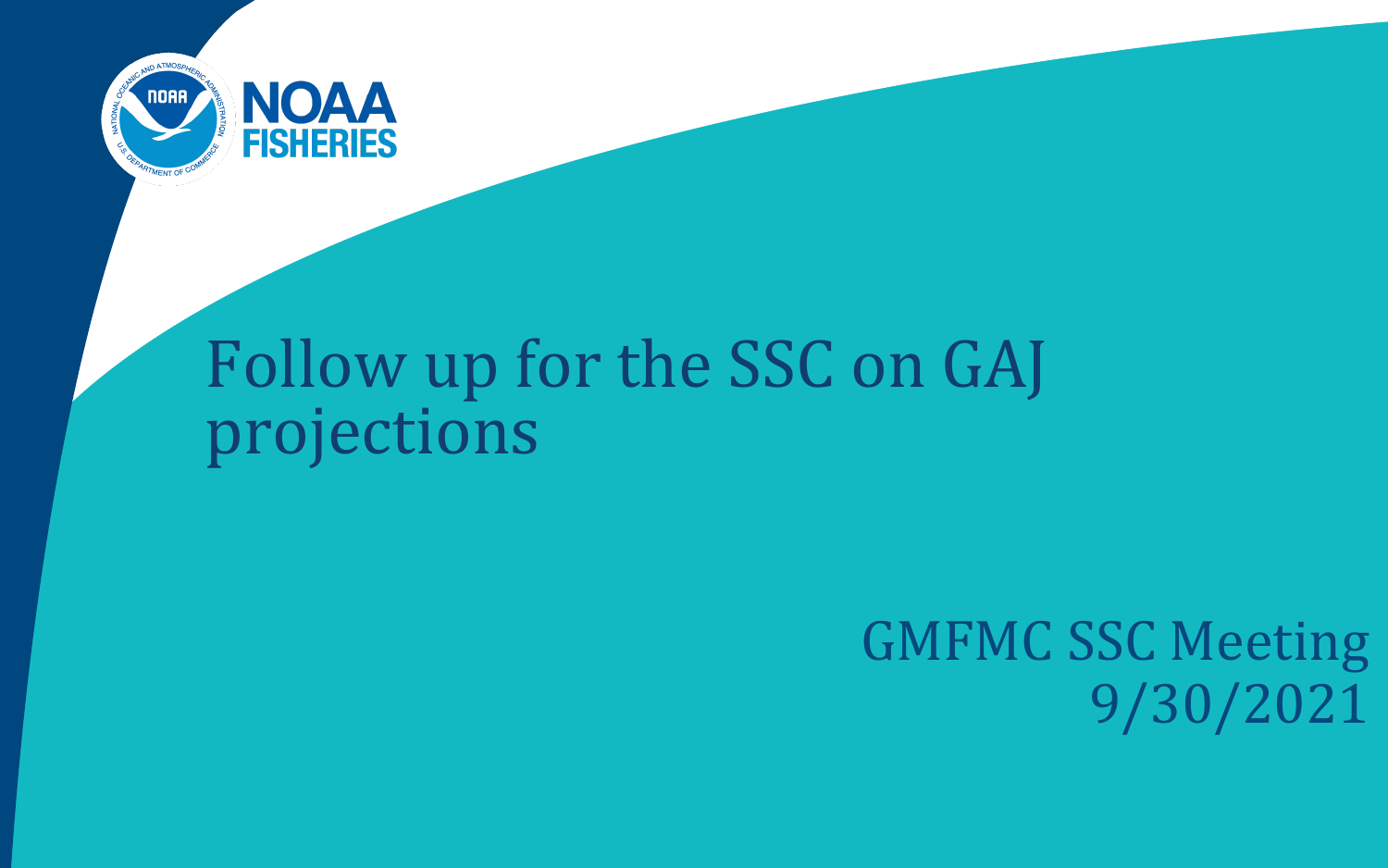## September 2021 SSC meeting projections configurations:

| Value                    | Comment                        |
|--------------------------|--------------------------------|
| <b>Average 2016-2018</b> | S/A SEDAR 70                   |
| Geometric mean 2016-2018 | S/A SEDAR 70                   |
| <b>Average 2016-2018</b> | S/A SEDAR 70                   |
| <b>Average 2016-2018</b> | S/A SEDAR 70                   |
| Recruitment              |                                |
|                          | S/A SEDAR 70                   |
| Recruitment              |                                |
| 75%SPR30                 | S/A SEDAR 70                   |
|                          | Used in 2020-2021 S/A          |
| <b>Average 2017-2019</b> | <b>SEDAR 70</b>                |
|                          |                                |
| 27:73                    | plus allocation ratio requests |
| 0.777                    |                                |
|                          | Average 2009-2018              |

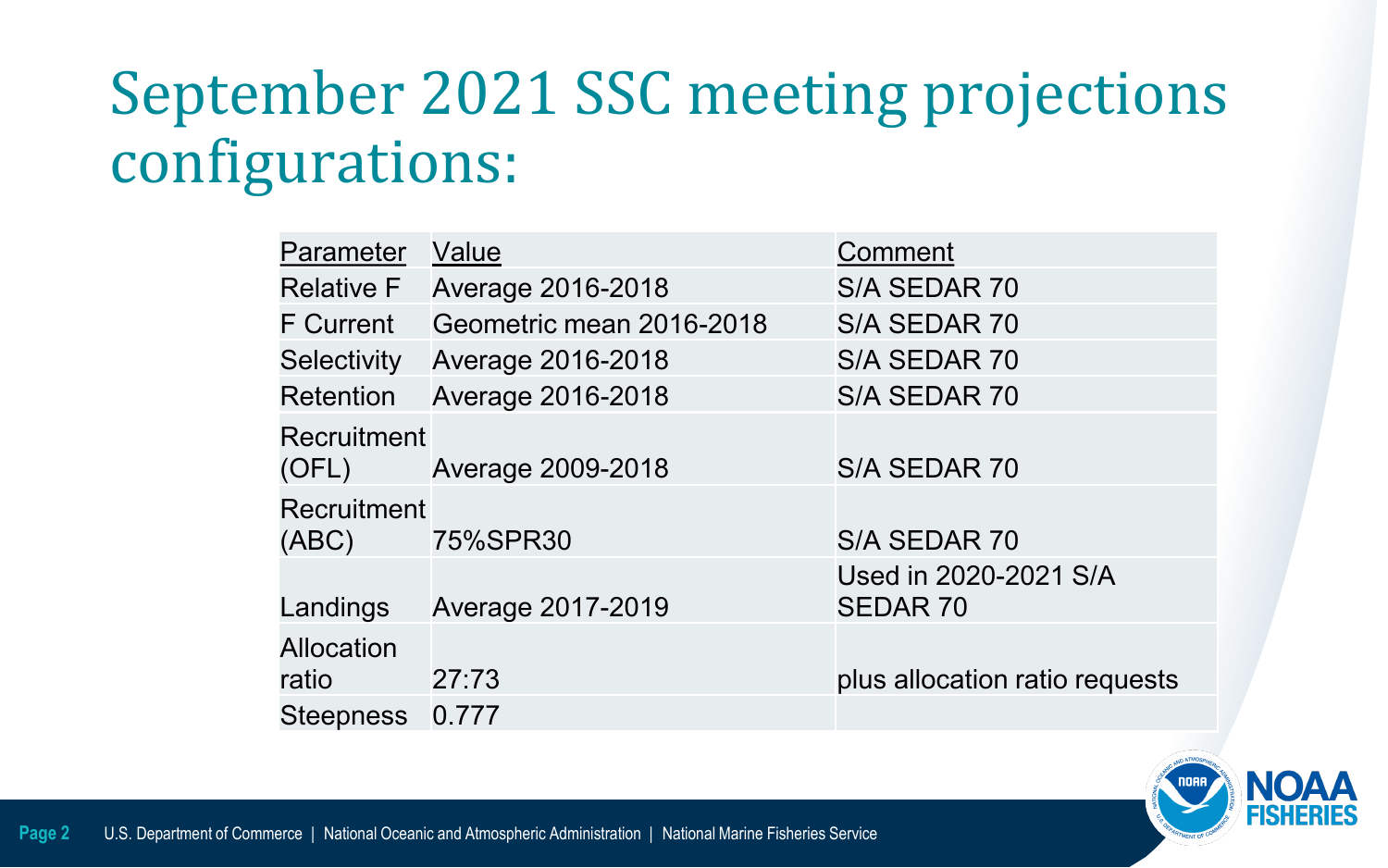## Recruitment





Page 3 U.S. Department of Commerce | National Oceanic and Atmospheric Administration | National Marine Fisheries Service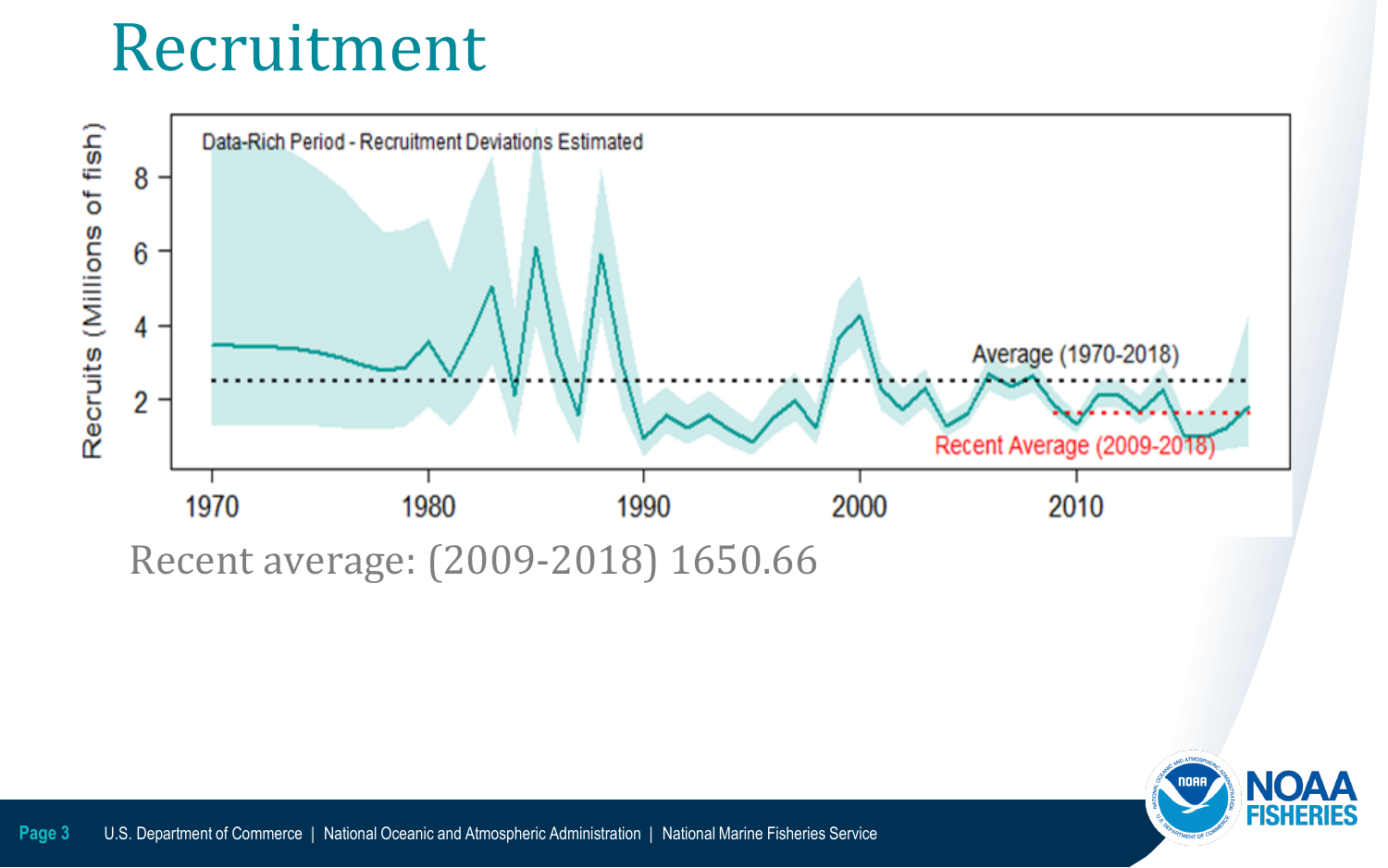### OFL projections under requested allocation scenarios

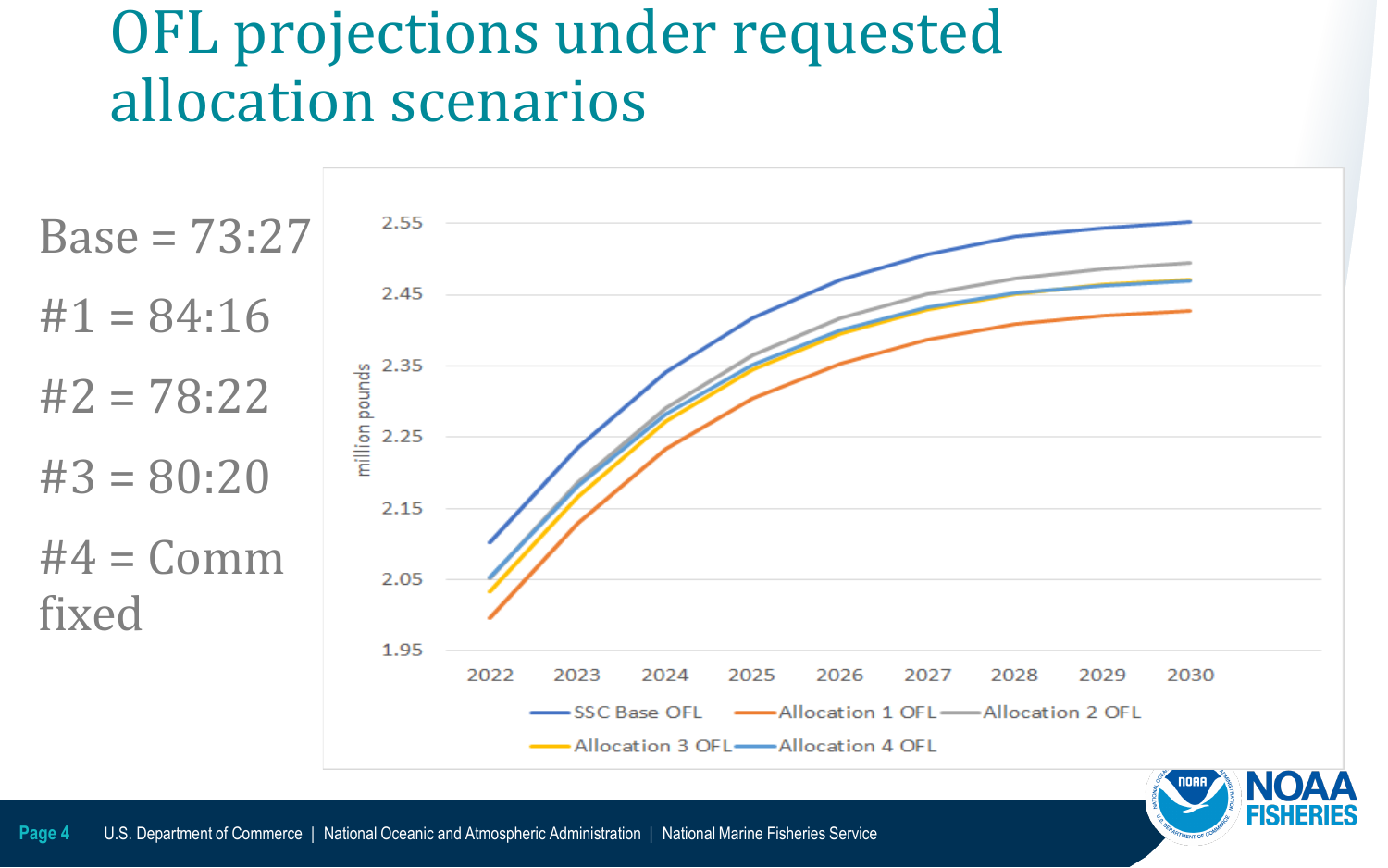# ABC projections under requested allocation scenarios



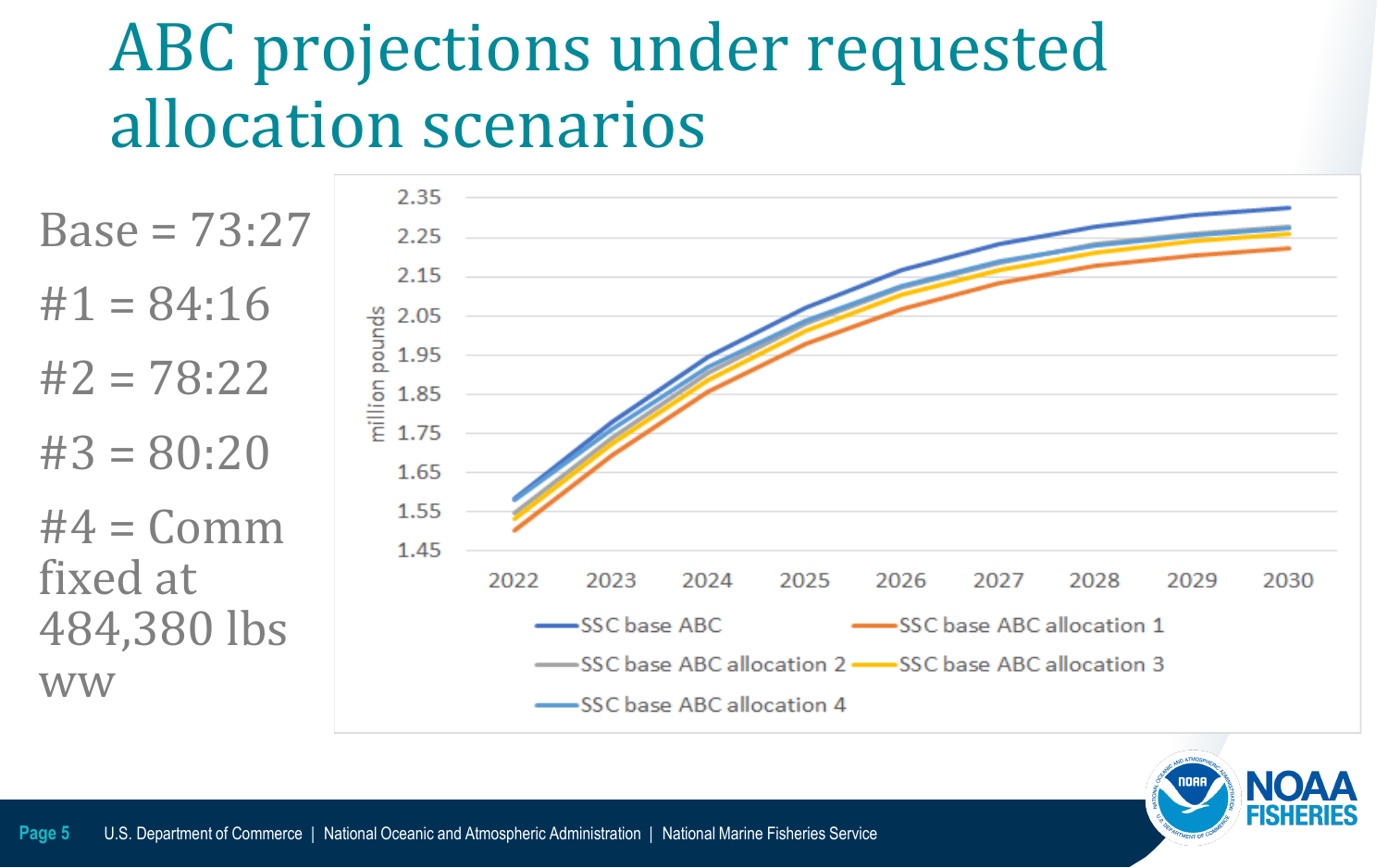# Rebuild projections under requested allocation scenarios





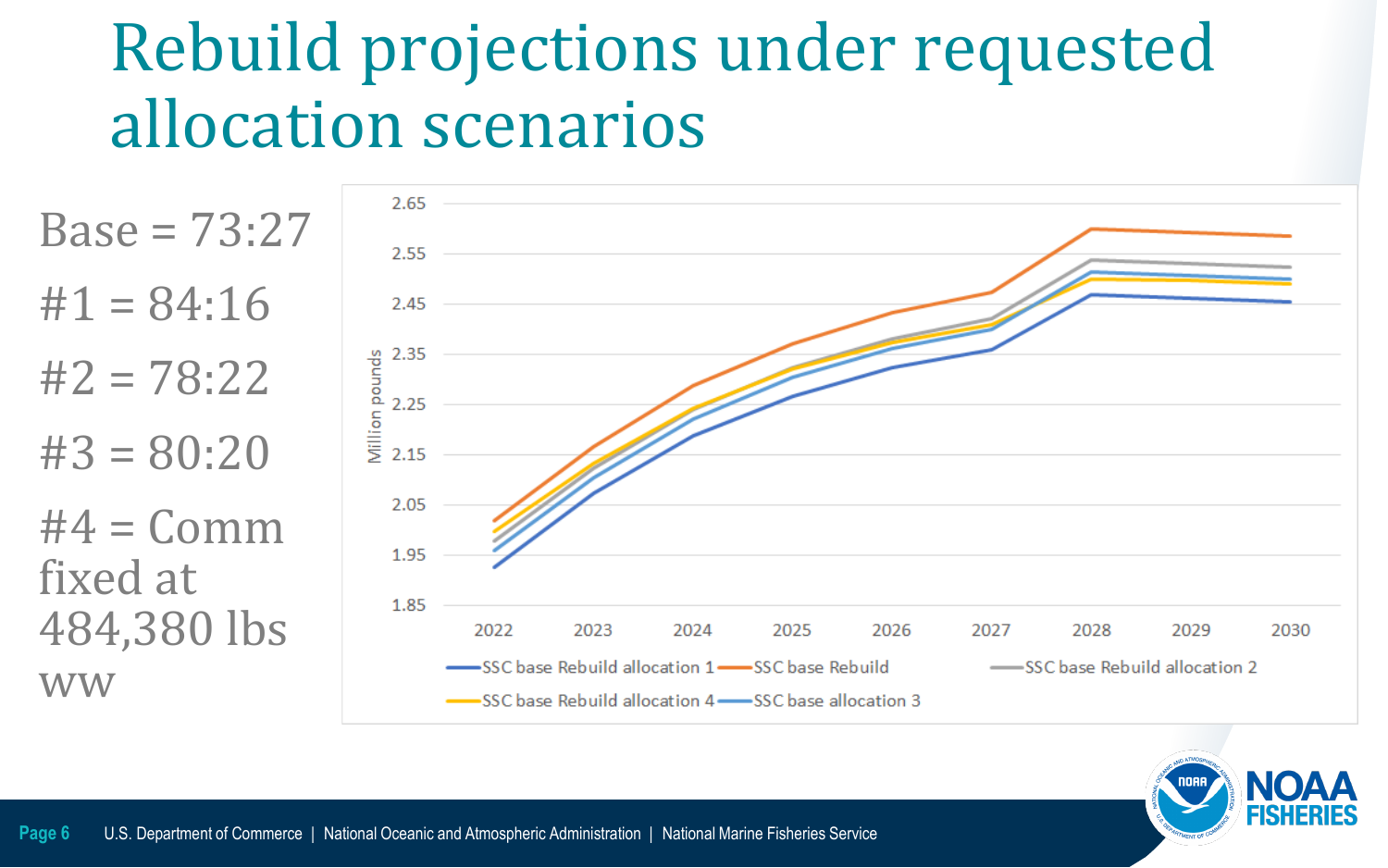# The impact of choosing the most recent recruits for setting benchmarks

- Rebuilding plan was reset (from 2012 to 2027) using a projected yield which pulled recruits from the stock recruit curve.
- To deviate from that set up would mean reducing the expected long term yield and recovery target.



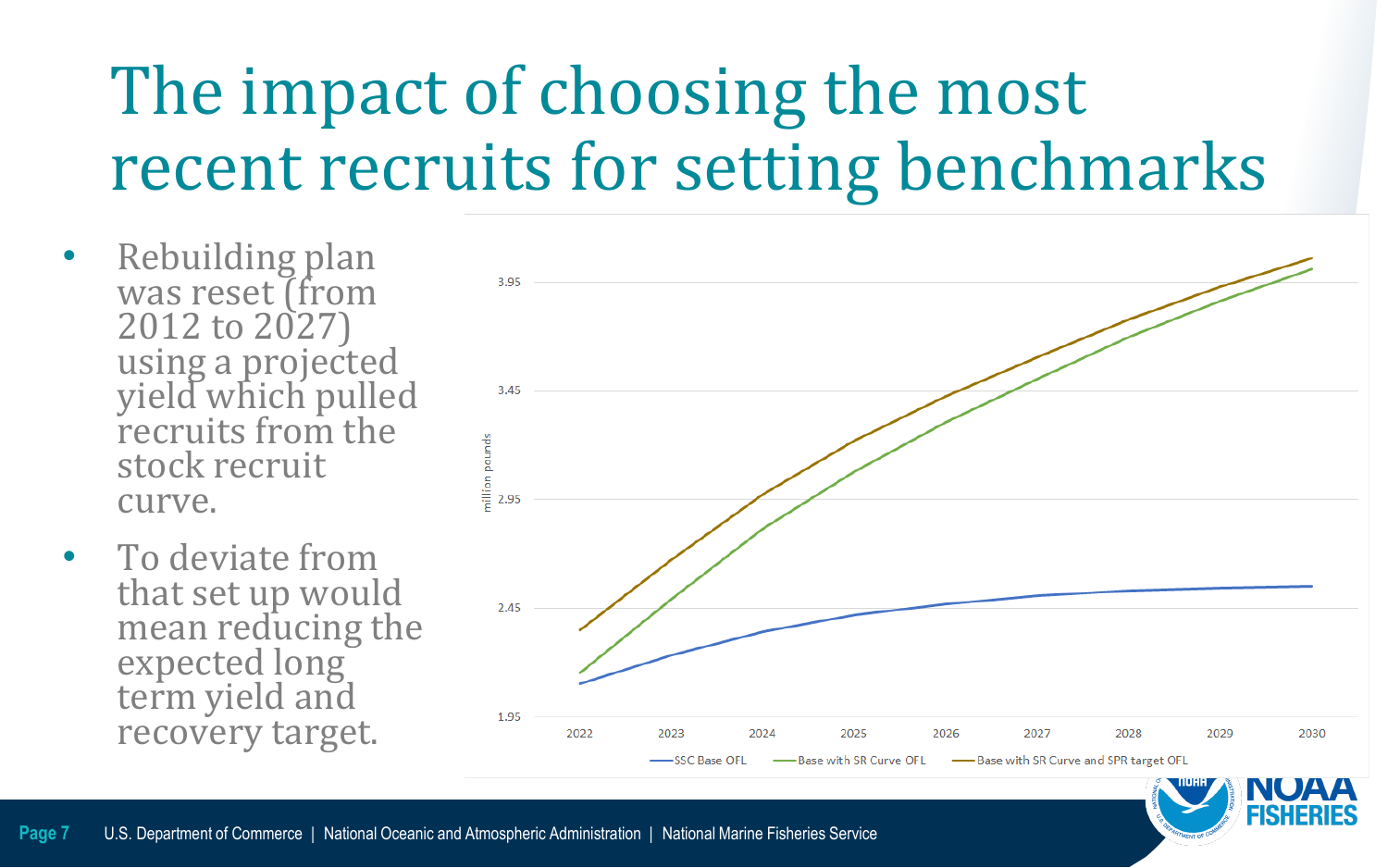#### Relative Effect of Allocations



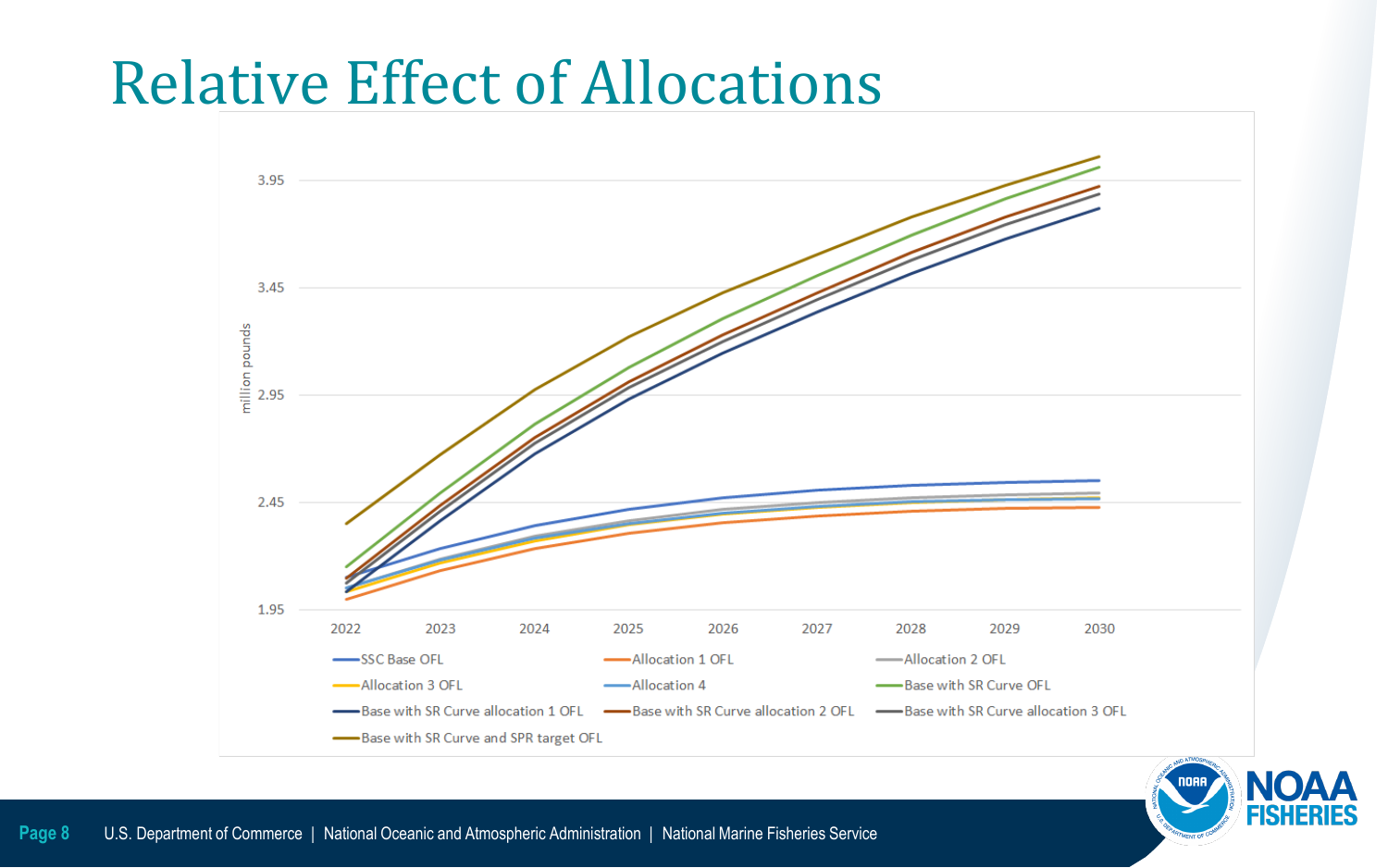## Historic SSB vs. landings





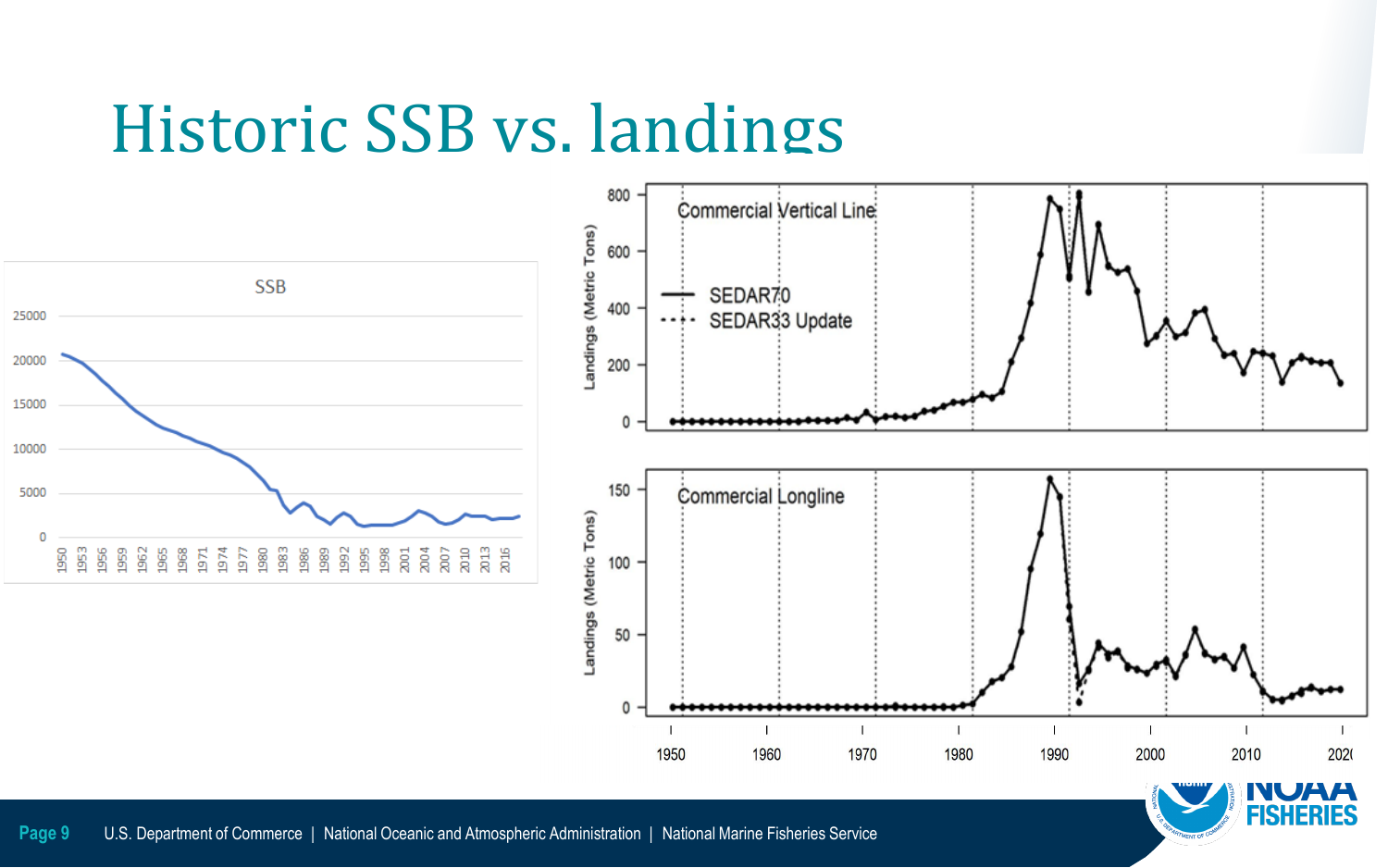# Historic SSB vs. 10 yr Projections



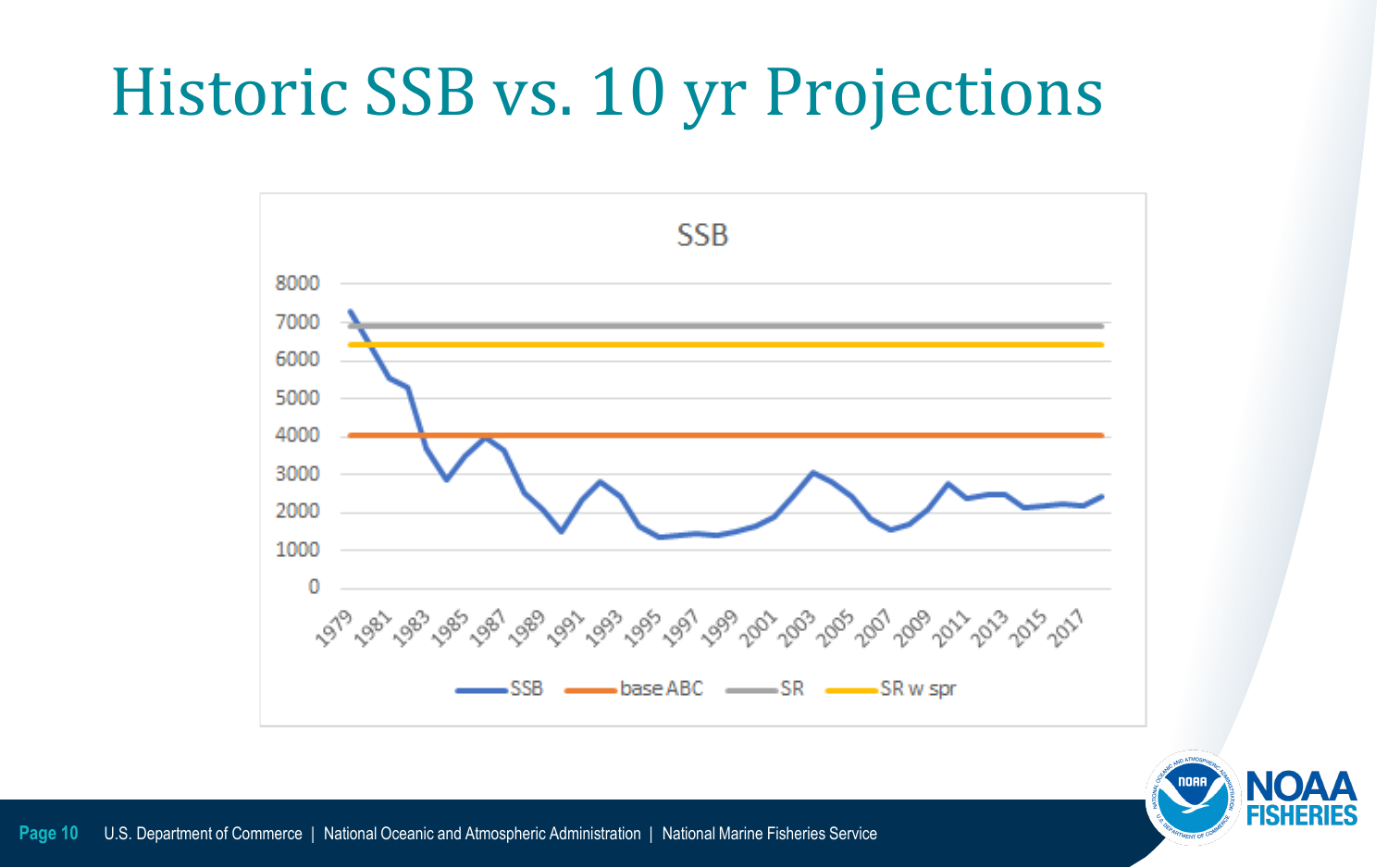# Inferring a regime shift?

- By using the recent years of recruitment for GAJ, we are inferring a regime shift.
- We are telling the projections that the recruitment, and therefore the productivity of the stock, is lower.
- The expected recruits and stock size, and thus yield, in the projections will be reduced
	- A lower expected stock size will be easier to achieve (i.e. rebuilding will be faster at the same F because the stock doesn't have to reach the higher threshold).

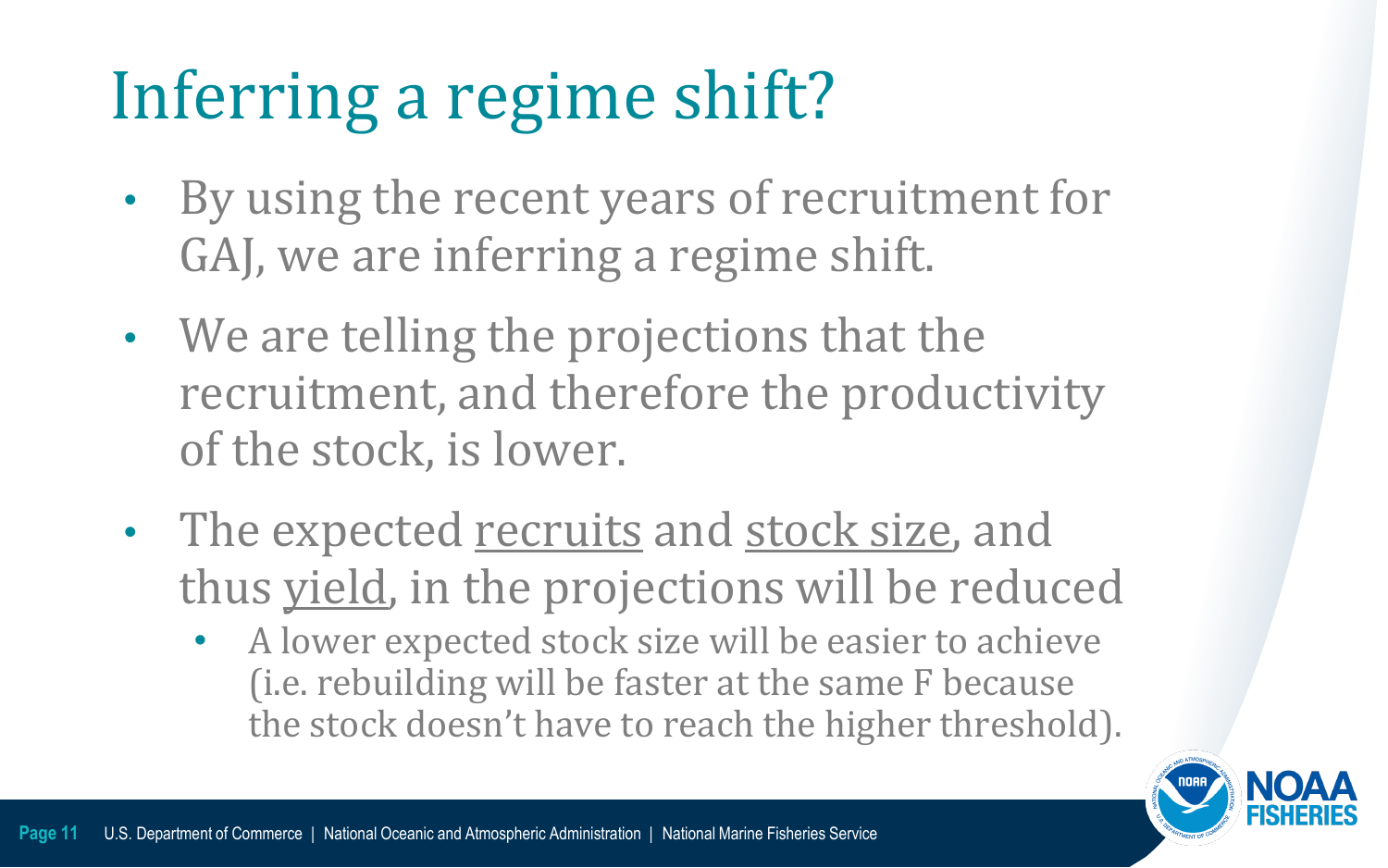#### Fisheries Research 168 (2015) 49-55



How much evidence is required for acceptance of productivity regime shifts in fish stock assessments: Are we letting managers off the hook?



Neil L. Klaer<sup>a,\*</sup>, Robert N. O'Boyle<sup>b</sup>, Jonathan J. Deroba<sup>c</sup>, Sally E. Wayte<sup>a</sup>, L. Richard Little<sup>a</sup>, Larry A. Alade<sup>c</sup>, Paul J. Rago<sup>c</sup>

<sup>a</sup> CSIRO Oceans and Atmosphere, PO Box 1538, Hobart, Tasmania, Australia

<sup>b</sup> Beta Scientific Consulting Inc., 1042 Shore Dr. Bedford, Nova Scotia, Canada B4A 2E5

<sup>c</sup> NOAA Fisheries Northeast Fisheries Science Center, 166 Water Street, Woods Hole, MA 02543, USA